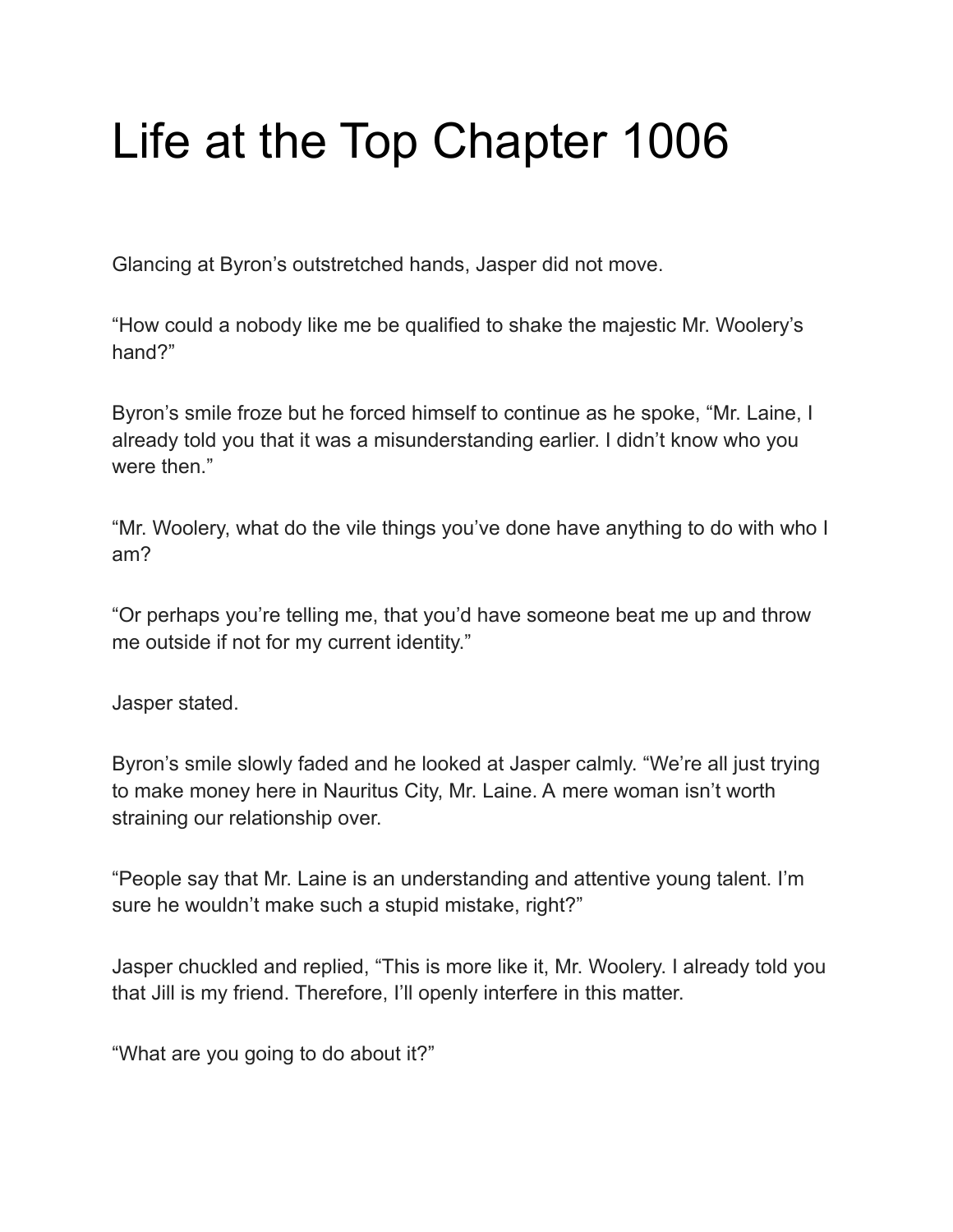Byron scoffed. If Jasper was unwilling to give in, then he would let go of his inhibitions as well.

"Don't act so arrogant, Jasper. You think you're the king here in Nauritus City? It'll be ages until that happens. Do you even know what I'm using Jill for?

"She's my gift to Mr. Welch! Haha, I'm afraid you aren't even qualified enough to know who Mr. Welch is, right?"

Byron's expression turned haughty, "In that case, let me tell you: Mr. Welch is the President of Softwin's Somerland brach!

"Do you even know what kind of company Softwin is? It's the biggest investment back in Sunrise Land! The JW Company you're so proud of means nothing to them! It's no more than an above-average ant to them!

"Offend Mr. Welch and you'll end up suffering the rest of your career! That's why I told you that there are things beyond your control!"

Jasper frowned slightly at Byron's words.

He had not expected Echo to be involved in this as well.

Byron took Jasper's frown as a show of fear and immediately laughed out loud.

"Good, you're afraid. Word of advice, young man, the world is bigger than you think. Your JW has no more than slight local influence. You're nothing once you leave this place!

"Be smart and I'll be willing to go easy on you. I can treat you to a meal another day and we can still be friends.

"Be stupid and, haha, Mr. Welch's fury is not something you can afford receive."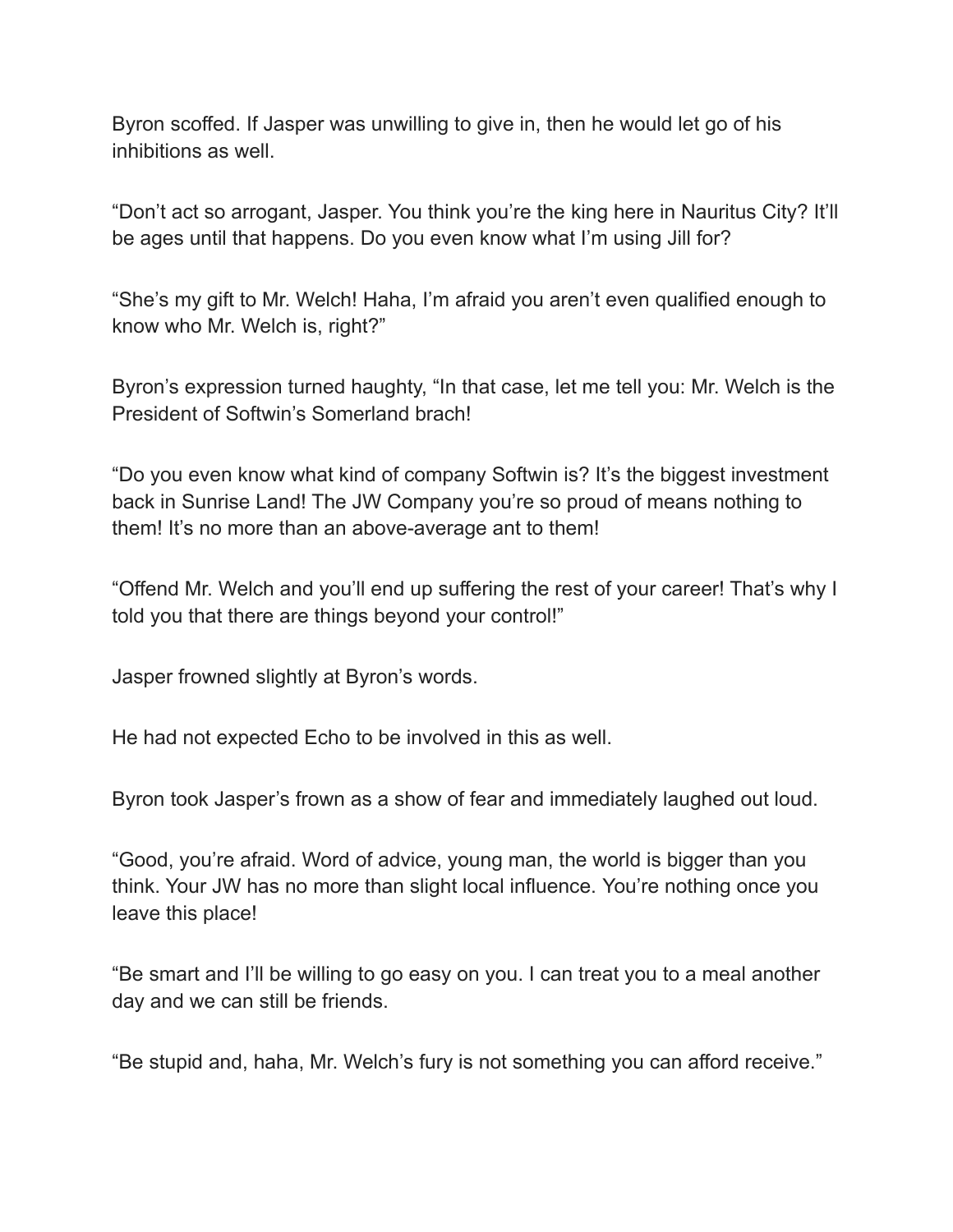Byron looked at Jasper and said casually, "I've already given you an option to back away, Jasper, so you better take it. You're the one that's going to suffer if you blow this out of proportion and make a fool out of everyone here. Do I make myself clear?"

"I'm familiar with Echo, he just left my office this morning," Jasper replied calmly.

Jasper ignored the change in Byron's expression and narrowed his eyes. He continued to speak, "Let me guess, Mr. Woolery. As the owner of a high-end navigation equipment enterprise, you want to do business in the Sunrise market. Correct?

"And Softwin just so happens to be able to help you with this. Hence, you're willing to do anything to beg them, even if it means being their pimp and serving girls to him on a silver platter, yes?" Jasper questioned calmly.

Byron looked ashamed by what Jasper said. However, the latter was an experienced man, so he managed to regain his composure quickly. "Let's not talk about how your guess is complete bullsh\*t yet, Jasper. In the first place, does my private life have anything to do with you?"

"You're right, Mr. Woolery. Your private life is not of my concern at all. Even so, out of everyone you could have targeted, Jill is the last person you should've set your eyes!"

Jasper's voice echoed by the staircases.

"Do you know who Jill is? She's a member of the national team! An outstanding athlete in Somerland's Sports field, a national hero!

"How dare you even think of giving her to a Sunriser? Did you forget the painful history our ancestors suffered decades ago?

"I wonder if you can afford the public's anger if word of your actions got out, Mr. Woolery?"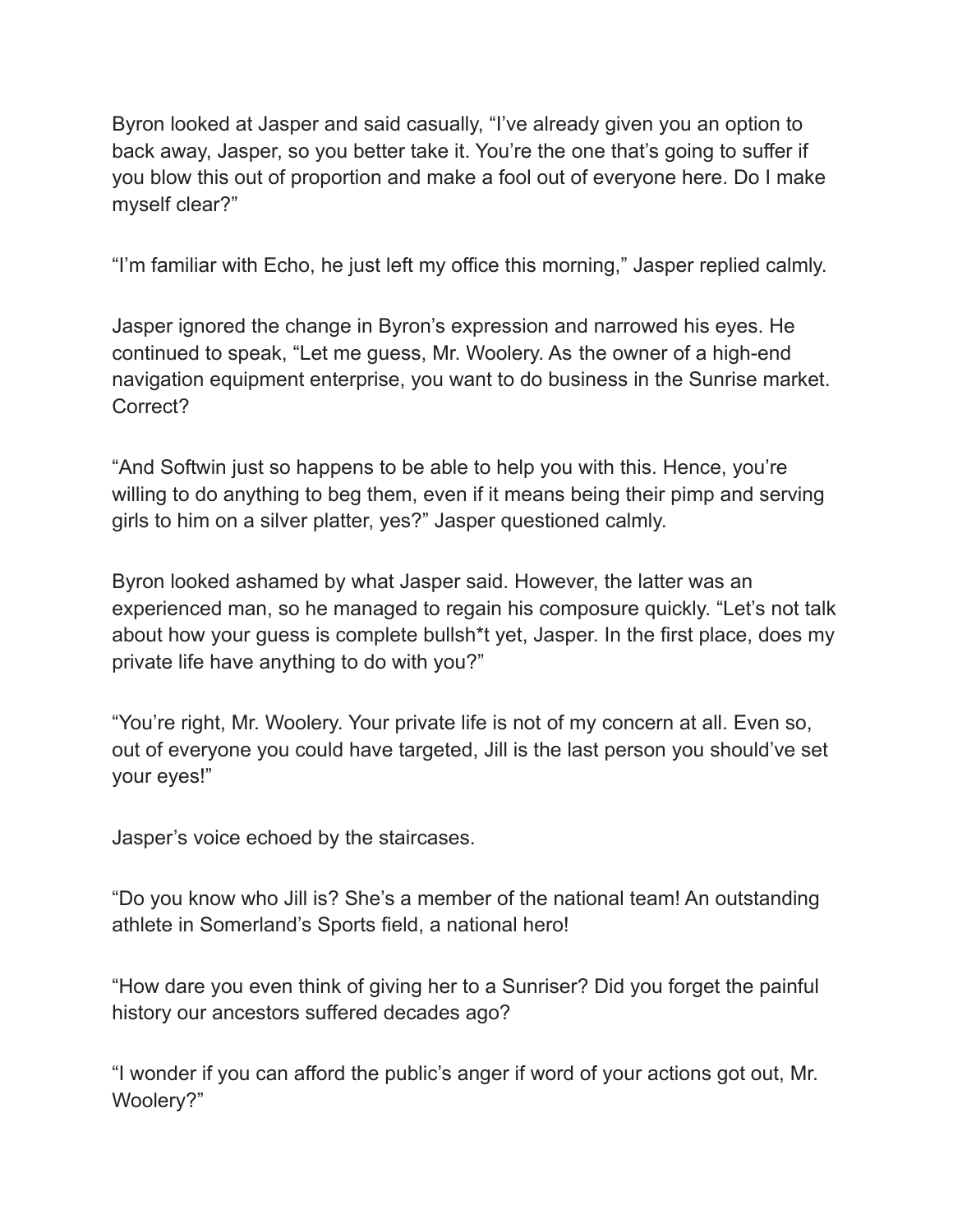Byron was stunned. He could not refute him as he realized that Jasper had perfectly captured the harm of Byron's actions.

"Hmph! Sharp-tongued b\*stard. I'll make you pay for this!"

Byron snapped as he turned to leave the scene of the crime.

He had just turned around when he saw Secretary Lee's car pull up at the entrance.

As a large entrepreneur in Nauritus City, Byron knew who Secretary Lee was.

His expression changed slightly and he looked at Jasper instinctively. He knew that Jasper was the one who had called Secretary Lee over.

Jasper looked at him meaningfully, and Byron felt his heart race frantically at the intent gaze.

Secretary Lee walked out of the car and swept his eyes over everyone present. His gaze fell on Byron for a short second before the man walked over to shake Jasper's hand. "We meet again, Mr. Laine."

Jasper smiled. "My apologies for troubling you over such a small issue, Secretary Lee."

Secretary Lee did not smile as he responded, "It pains and embarrasses me to know that something like this is happening."

Jasper pointed at a pale Mr. Kain not too far away and said, "The person in question is over there. You can question him yourself, Secretary Lee."

Secretary Lee walked over to Mr. Kain darkly and spoke, "I'm going to ask you just one question. Did you or did you not force the athletes under your management to do things they didn't want to?!"